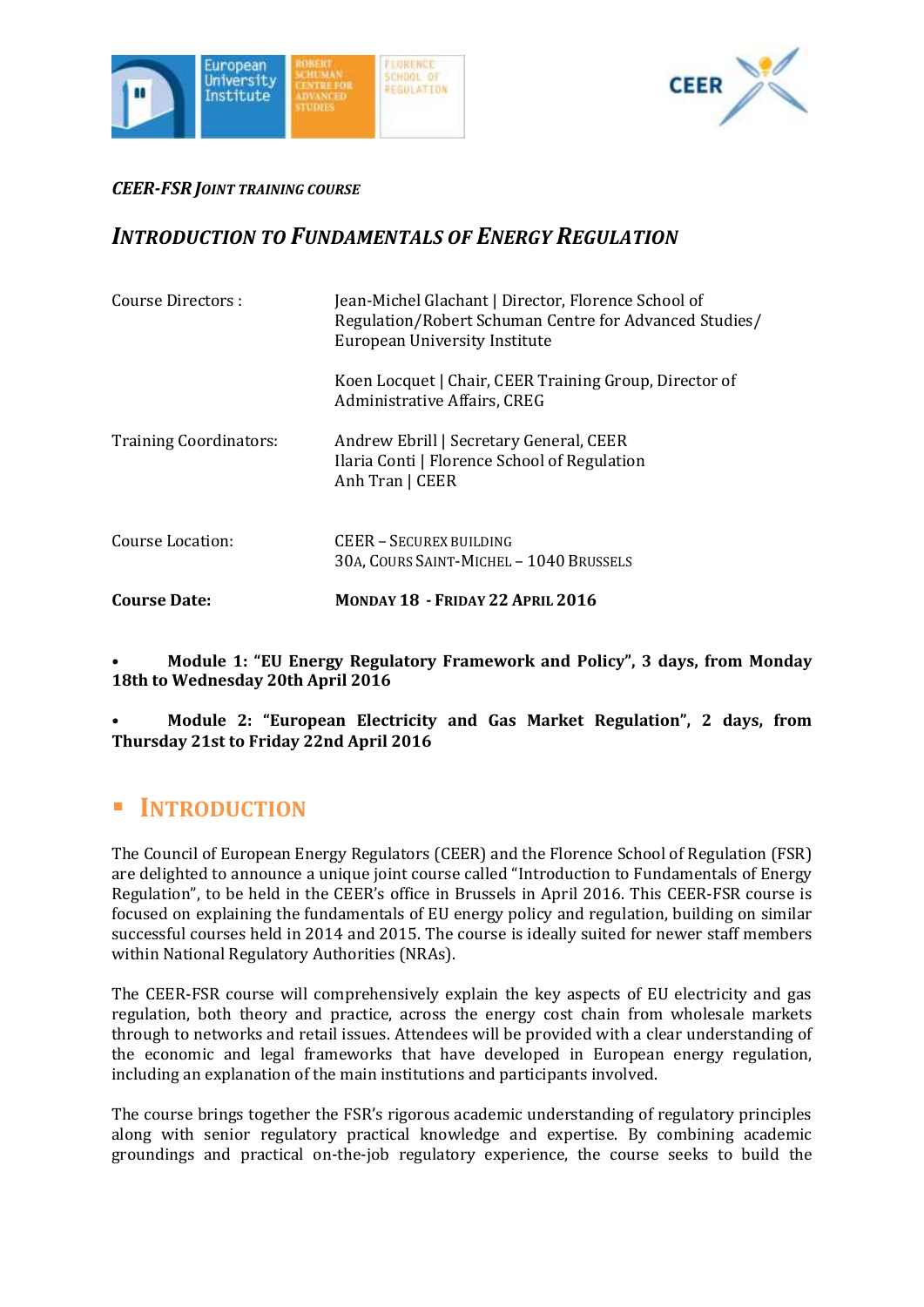operational understanding, capacity and tools for newer NRA staff members, which they can then apply in their work.

The course is co-directed by Koen Locquet, Chair of CEER Training Group, Director of CREG Administrative Affairs and Jean-Michel Glachant, FSR Director. It comprises of two standalone but related – modules, as follows:

- Module 1: "EU Energy Regulatory Framework and Policy", 3 days, from Monday 18th to Wednesday 20<sup>th</sup> April; and,
- Module 2: "European Electricity and Gas Market Regulation", 2 days, from Thursday 21st to Friday 22nd April inclusive.

Attendance at both modules is recommended, though they are designed such that participants can gain value by attending just one module if they wish.

The detailed training programme for both modules of the course is shown next. As can be seen, each day will be composed of two sessions of circa three hours each. Each session will involve two speakers: the first speaker will cover the main principles and the second will focus on practices. Each speaker will deliver a presentation, followed by a Q&A session, aiding interaction and understanding among course attendees. In addition, the last day of Module 1 includes a field trip, providing participants the opportunity to learn of the need for pan-European TSO operational coordination and infrastructure (including IT systems) to perform operational coordination activities – Module 2 participants may attend this field trip also.

.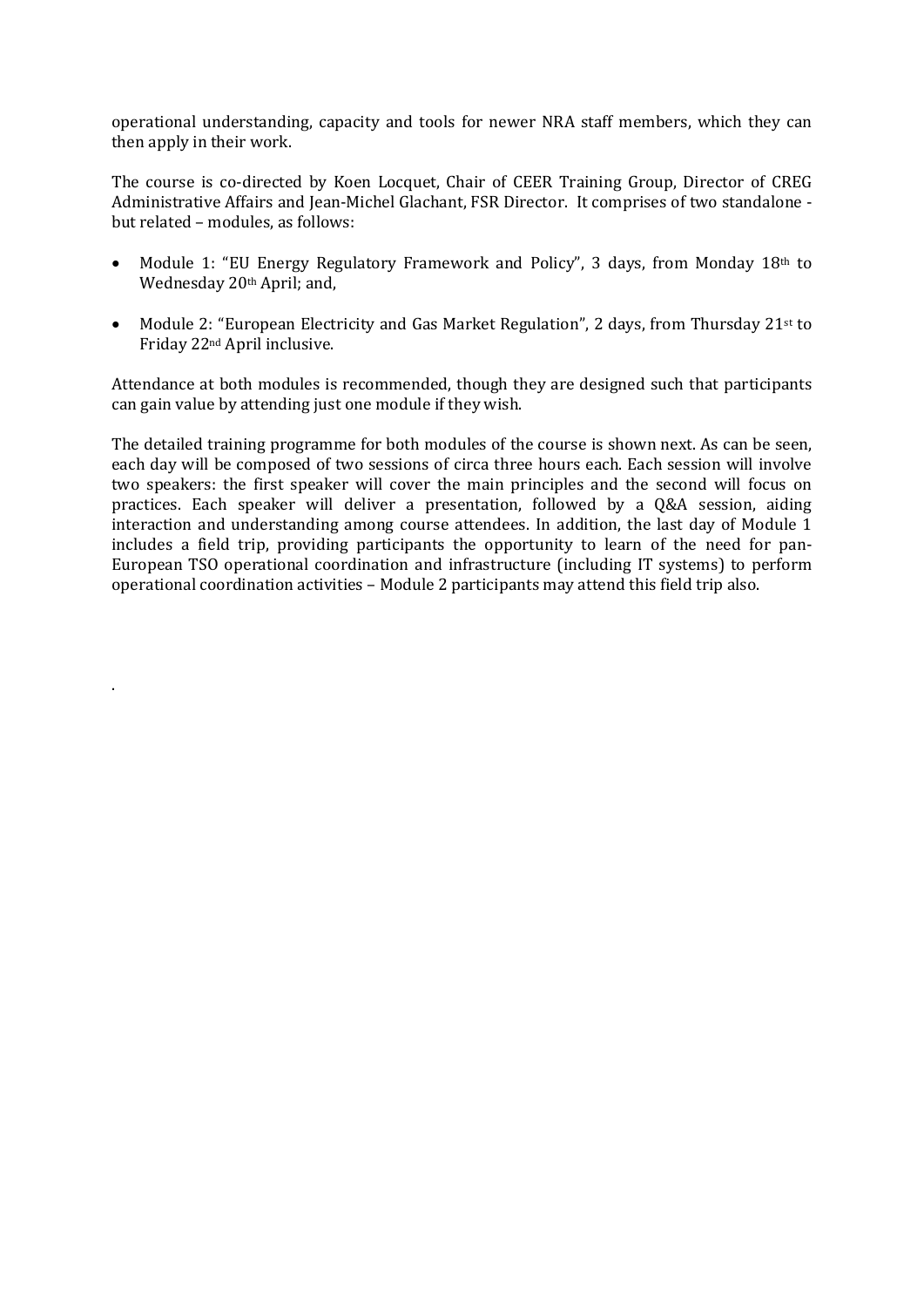



# **PROGRAMME**

# **MODULE 1 (3 DAYS, 18-20 APRIL): EU ENERGY REGULATORY FRAMEWORK AND POLICY**

## **Monday, 18** *- EU energy regulation and energy policy: the landscape*

- 10:15 10:45 Introduction of the course Tour de table introduction of participants and their course expectations **Koen Locquet** | CREG
- 10:45 12:00 Principles

Overview of electricity and gas markets

- A brief introduction to the physics of energy (How does energy work?) and to markets and regulation (What is an energy market?)
- Why do we need markets in regulated utilities

(gas/electricity/finance/healthcare/ education)? Why do we need European wide markets (gas/electricity/bakery /TV/cars)? What are TSOs/DSOs and why do we regulate them?

 Does a gas market industry already exist somewhere in the world and can we copy it? Does one also already exist for electricity?

 Why should the gas and electricity industries use the same market design?

#### **Jean-Michel Glachant** | FSR

Q&A / Group work

- 12:00 12:15 **COFFEE BREAK**
- 12:15 13:30 Practices

Energy regulation explained

- What is an energy regulator and why do we have them?
- General objectives of the regulatory authorities (Regulation)
- Core duties and powers of regulators
- On the basis of the homework, participants are asked to present and participate in discussions to share experiences **Koen Locquet** | CREG

Q&A / Group work

### 13:30 – 14:30 **LUNCH BREAK**

## *EU energy regulation and energy policy: the institutions, actors and forms of cooperation*

14:30 – 16:00 Principles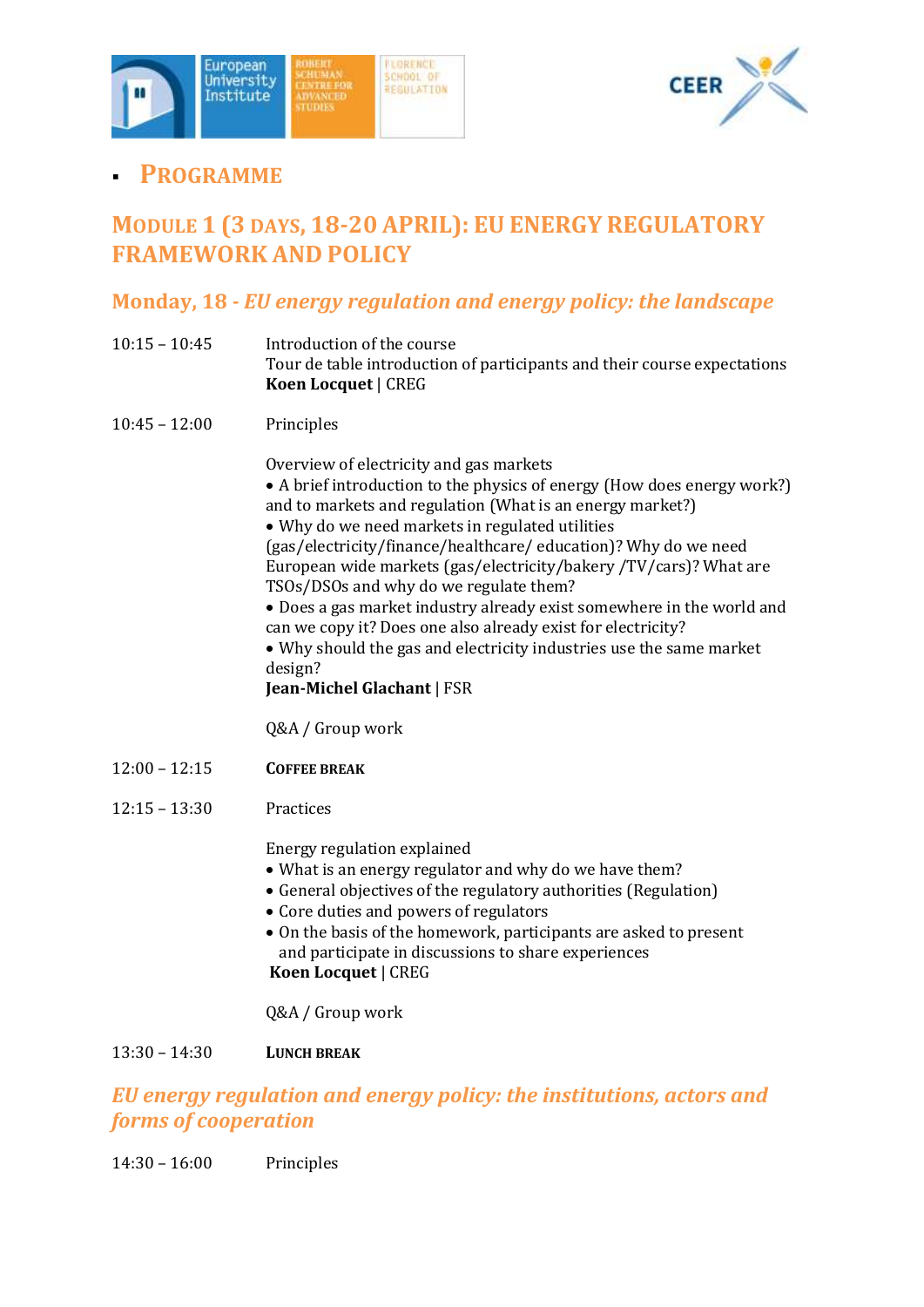European energy policy

- What are the key objectives of EU energy policy?
- What are major political issues in the energy sector globally?
- Who defines EU energy policy Member States or European Institutions? How is EU legislation developed?

 Why were European bodies like the ENTSO and ACER created? Who are they?

• How does the Commission interact with all these actors? **Jacques de Jong** | CIEP

Q&A / Group work

16:00 – 16:15 **COFFEE BREAK**

#### 16:15 – 17:45 Practices

European cooperation

- Introduction to CEER and ACER, their composition, roles/activities and processes
- Introduction of some basic definitions and terms (Framework Guidelines, Network Codes, 3rd Package)
- Introduction to ENTSOs their role and functioning **Andrew Ebrill** | CEER

Group work based on a quiz

- 17:45 –18:00 Wrap-up of 1st day **Jean-Michel Glachant** | FSR
- 18:00 19:00 **WELCOME DRINK AT THE END OF THE DAY – CEER OFFICE**

### **Tuesday, 19** *- Introduction to the European legal framework for energy: logic and dynamics*

- 09:00 09:20 Group activity
- 09:20 10:50 Principles

EU legal framework for energy

- How do we produce EU law?
- What is the 3rd Energy Package?
- Purpose and process for framework guidelines and network codes **Ilaria Conti** | FSR

Q&A / Group work

- 10:50 11:10 **COFFEE BREAK**
- 11:10 12:40 Practices

Impact of the evolution of the regulatory framework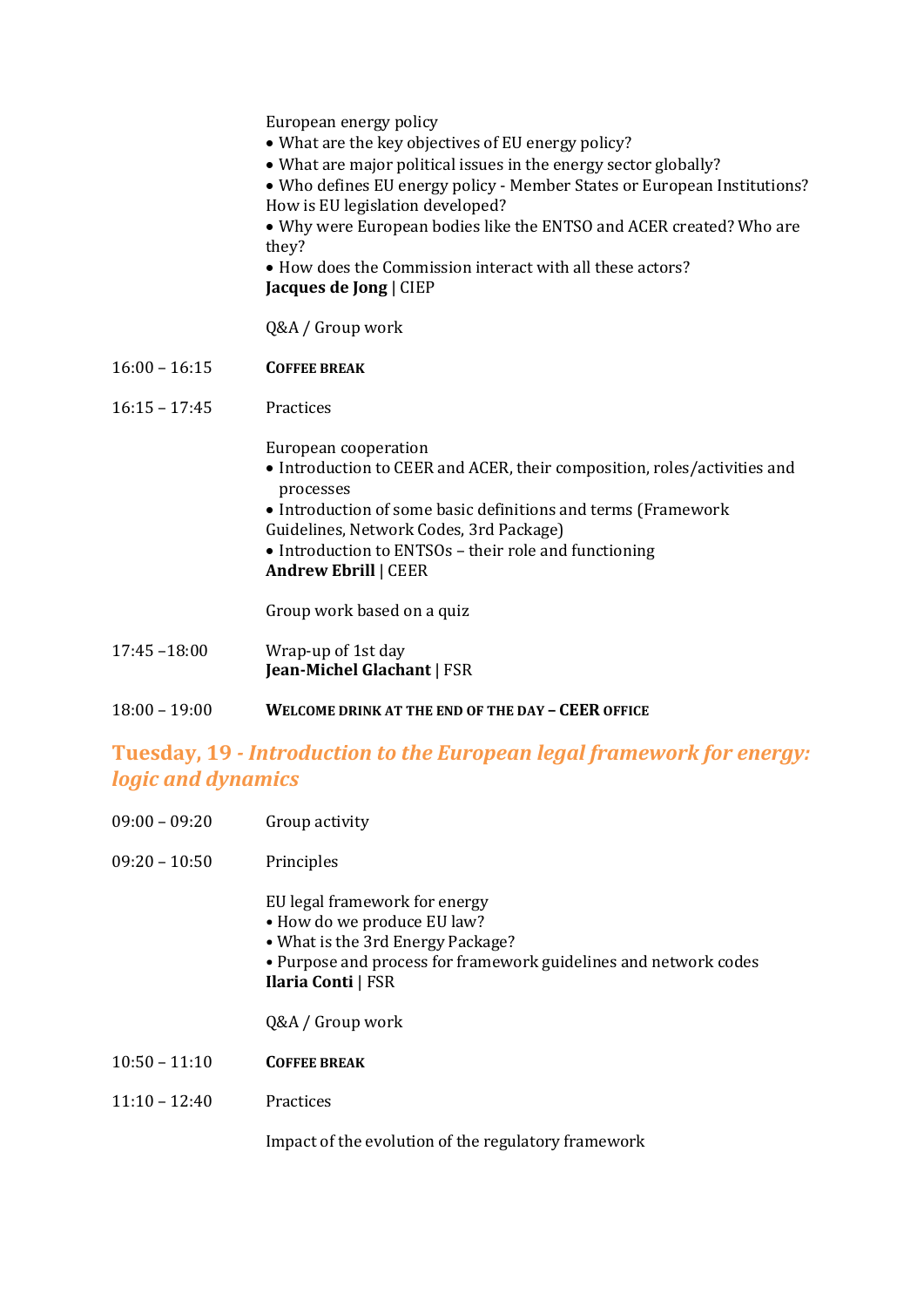



 Transition in the application of the 2nd to the 3rd Energy Package in Greece: Was it necessary? What was not working well and what has since improved?

#### **Michael Thomadakis |** Former Board Member of RAE

Q&A / Group work

- 12:40 13:40 **LUNCH BREAK**
- 13:40 15:10 Principles

Regulation of renewable energy and energy efficiency • Key EU legislative acts (renewable energy and energy efficiency directive) • Impact of European renewable policy on security of supply (capacity mechanisms) **Nicole Ahner** | TenneT

Q&A / Group work

- 15:10 15:30 **COFFEE BREAK**
- 15:30 17:00 Practices

Interactions between competition, markets and renewable support schemes

- The relationship between competition law and energy regulation. How to reconcile competition aims with climate change objectives and policies, including support schemes? What role for the regulator? **Denis Cagney** | Former CER Director
- Q&A / Group work
- 17:00 17:15 Wrap-up of 2nd day **Koen Locquet** | CREG
- 19:00 21:00 **GROUP DINNER**

### **Wednesday, 20** *- Retail markets and customer protection and visit to a TSO regional operational coordination centre in Brussels*

- 09:00 09:10 Group activity
- 09:10 10:40 Principles and practices

Retail markets

- What should competitive markets mean for energy consumers (e.g. choice, reliability, flexibility)? How can consumers participate?
- How are prices determined?
- What role for regulators in retail markets?
- **Matthias Noorlander** | ACM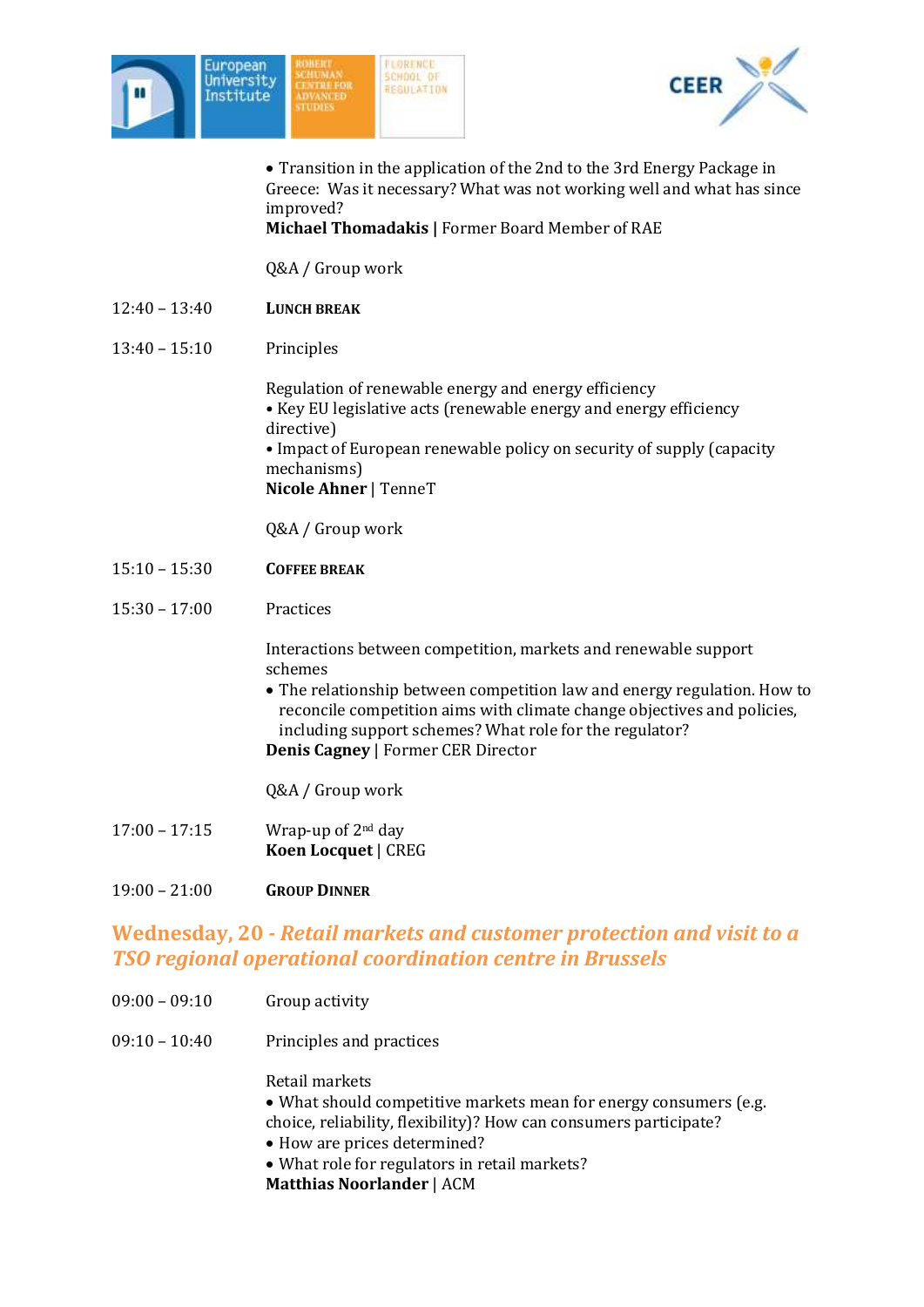|  | Q&A / Group work |  |
|--|------------------|--|
|--|------------------|--|

- 10:40 11:00 **COFFEE BREAK**
- 11:00 12:30 Principles and practices

Customer policy

- Is there a need for a "regulation" of energy consumer issues?
- What are the relevant provisions in the 3rd Package on consumer issues? How have NRAs implemented them?
- What is energy poverty? What can be done by NRAs?
- What role for regulators in consumer protection?
- **Florian Pichler** | E-Control

Q&A / Group work

- 12:30 12:50 Wrap up and conclusions of Module 1 **Ilaria Conti** | FSR **Andrew Ebrill** | CEER
- 12:50 13:00 Deliverance of certificates to participants of Module 1 **Ilaria Conti** | FSR **Andrew Ebrill** | CEER
- 13:00 14:00 **LUNCH BREAK**
- **14.00 – 16:30** *Visit to a TSO regional operational coordination centre in Brussels*

*Both participants of Module 1 and Module 2 can participate in this field trip. Participants will have a chance to learn of the need for pan-European TSO operational coordination and infrastructure (including IT systems) in place to perform operational coordination activities.* 

# **MODULE 2 (2 DAYS, 21-22 APRIL): EUROPEAN ELECTRICITY AND GAS MARKET REGULATION**

### **Thursday, 21** *- Electricity and Gas Markets*

- 09:00 09:20 Tour de table introduction of participants of Module 2 and their course expectations **Ilaria Conti** | FSR
- 09:20 10:50 Principles

Electricity markets

• The energy supply chain from production to distribution. Do we really buy/sell electricity into the grid or in an electricity market? What is the relationship between network capacity and electricity markets? What is the importance of balancing and imbalance?

Why do we have several electricity markets like day-ahead, intraday and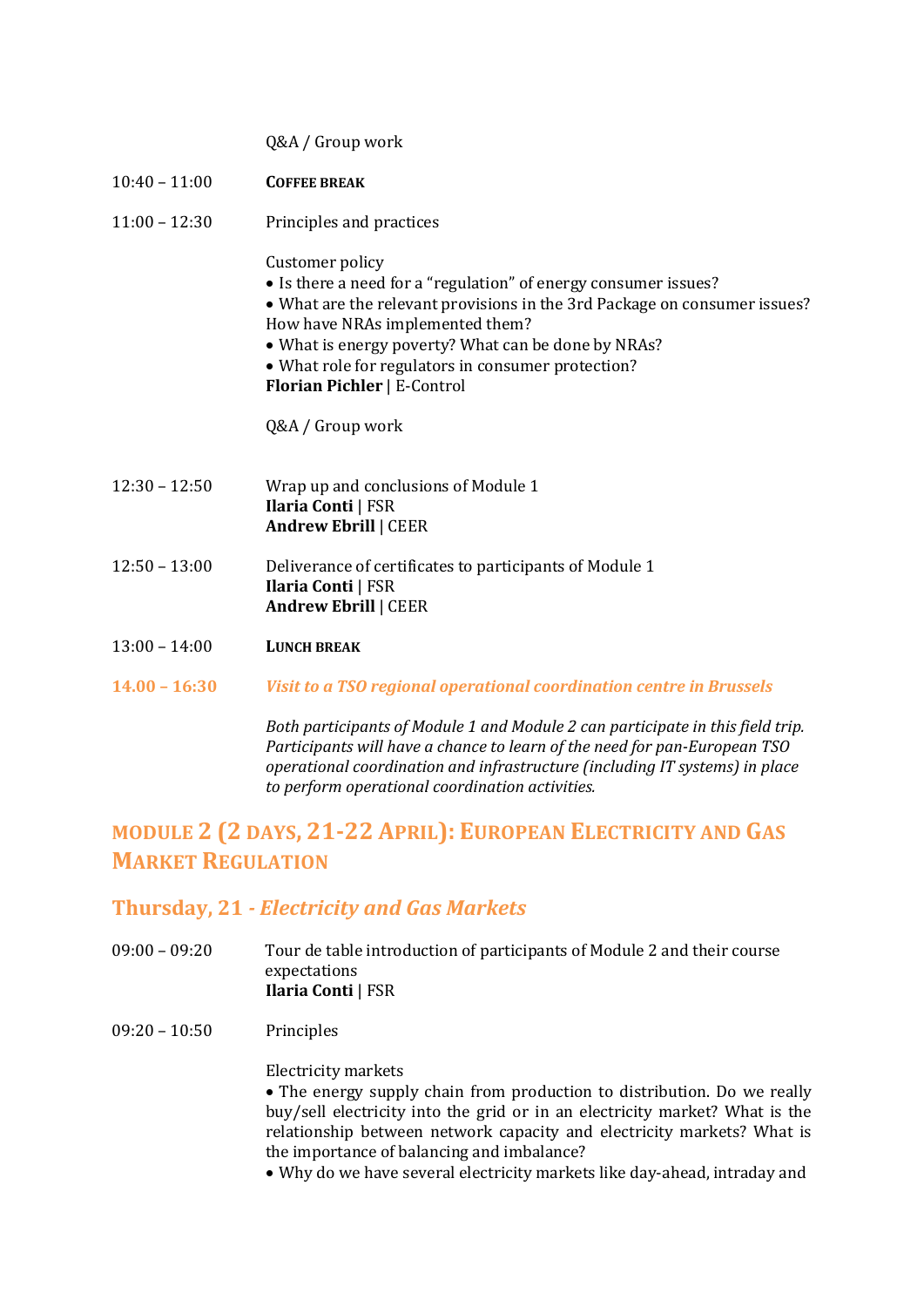



balancing markets? Why do we couple or split our wholesale markets? Are electricity markets really European or only national? **Marcelo Saguan** | Microeconomix/FSR Advisor

Q&A / Group work

- 10:50 11:00 **COFFEE BREAK**
- 11:00 12:30 Practices

How is Europe's electricity wholesale market designed?

- What is Europe's electricity target model?
- Why pursue an integrated, interconnected electricity network?
- How are regulators contributing to shaping and delivering the internal
- energy market (and what do the network codes do)?

**Jakub Fijalkowski**| E-Control

Q&A / Group work

- 12:30 13:30 **LUNCH BREAK**
- 13:30 15:00 Principles

**European gas markets and their regulation**

- Why regulate gas markets?
- Main features of EU gas markets
- Update on the EU gas network codes

#### **Ilaria Conti** | FSR

Q&A / Group work

- 15:00 15:20 **COFFEE BREAK**
- 15:20 16:50 Practices

How is Europe's gas wholesale market designed?

- What is the gas target model?
- What is the regulators' role in shaping and delivering the internal energy market (network codes, etc.)?
- What role for gas in the future?
- **Tom Maes** | CREG

Q&A / Group work

### 16:50 –17:10 How are energy consumers protected in Europe's retail markets?

- Europe's energy retail markets
- CEER's criteria for competitive retail markets
- Consumer protection and empowerment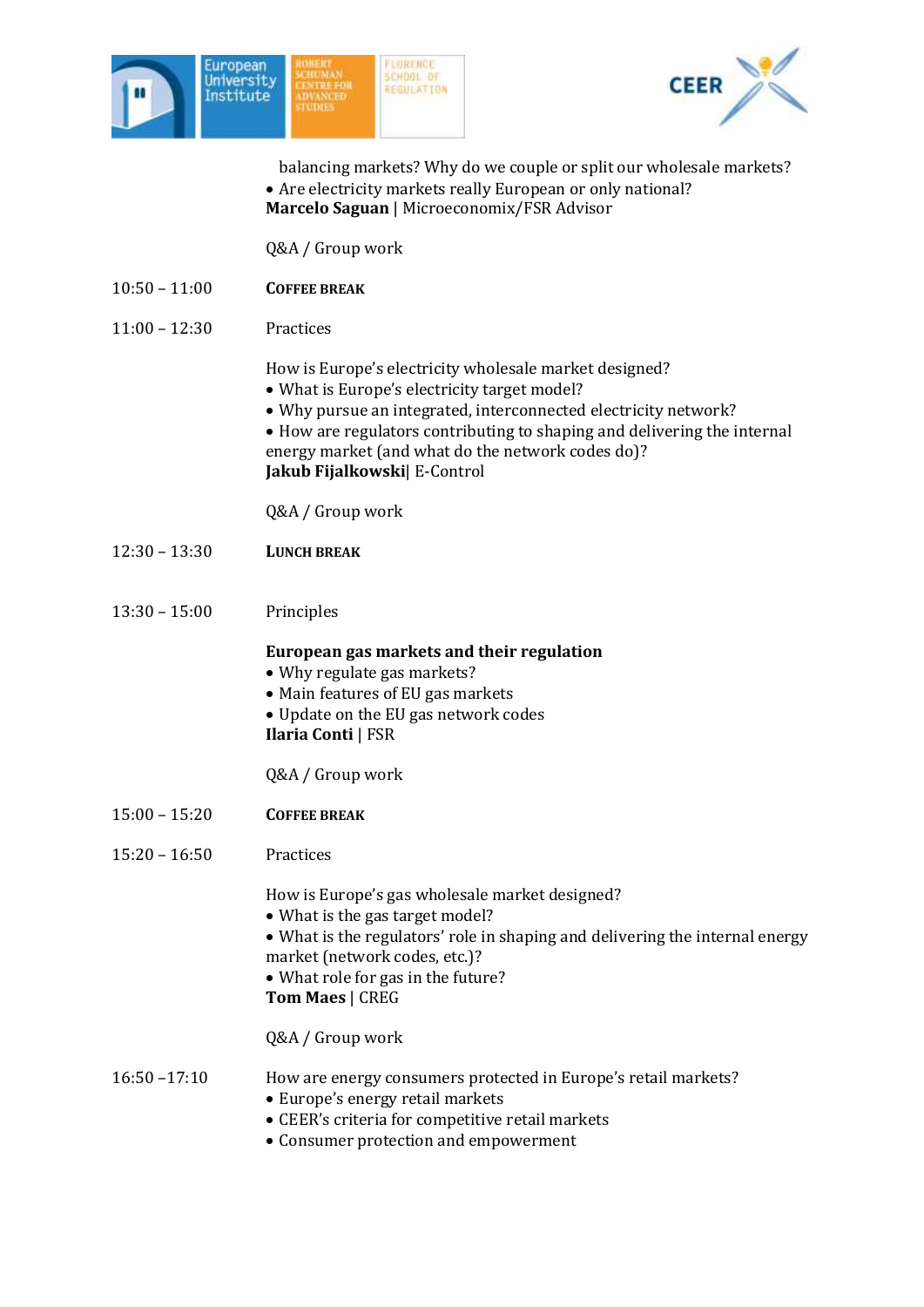#### **Andrew Ebrill** | CEER

Q&A

| $17:10 - 17:30$ | Wrap-up of 1st day of Module 2 |
|-----------------|--------------------------------|
|                 | <b>Andrew Ebrill   CEER</b>    |

### **Friday, 22***- Electricity grids and gas grids*

- 09:00 09:10 Group activity
- 09:10 10:40 Principles

Electricity grids including renewables Overview of electricity grids. Why regulate electricity grids in a competitive market? Are the EU electricity grids really European or only national? **Leonardo Meeus** | FSR and Vlerick Business School

Q&A / Group work

- 10:40 11:00 **COFFEE BREAK**
- 11:00 12:30 Principles

Gas grids

- Overview of gas grids. What are the differences with electricity grids?
- Why regulate gas grids in a competitive market?
- Are the EU gas grids really European or only national? **Nico Keyaerts** | FSR

Q&A / Group work

- 12:30 13:30 **LUNCH BREAK**
- 13:30 15:00 Practices

Regulating natural electricity and gas monopolies

- How do regulators build electricity and gas grid access tariffs?
- How do they approve an investment plan? How do incentives work?
- How are renewables and technology changing the way grids work and are regulated?

**Johan Allonsius** | CREG

Q&A

- 15:00 15:20 **COFFEE BREAK**
- 15:20 16:40 Practices

Group work exercise based on a case study of gas tariffs. Group work presentation